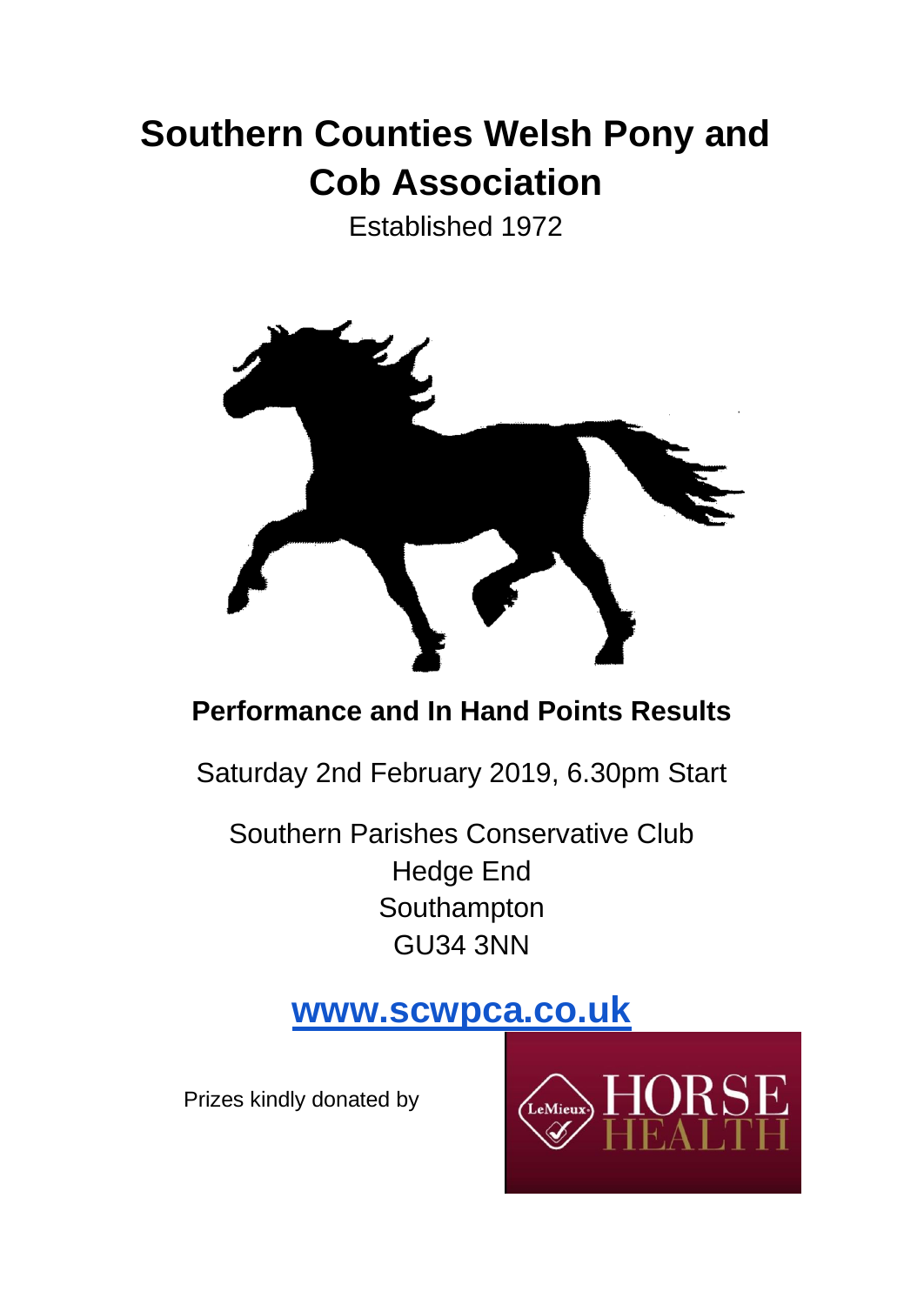## **In Hand Points Competition**

## **Section A**

| 1st | Floreat Prima Donna     | Adult | <b>Floreat Stud</b>  | Mare     | 1470 |
|-----|-------------------------|-------|----------------------|----------|------|
| 2nd | <b>Lledrith Nemesis</b> | Adult | Addas Stud           | Stallion | 580  |
| 3rd | Cui Monte Don           | Adult | <b>Matthew Baker</b> | Gelding  | 425  |

#### **Section B**

| 1st & Best Gelding   Llanarth Grenade   Adult   Christine Hillman   Gelding |  |  |  | 2260 |
|-----------------------------------------------------------------------------|--|--|--|------|
|-----------------------------------------------------------------------------|--|--|--|------|

### **Section C**

| 1st             | <b>Stanray Jay James</b> | Adult   | <b>Barbie Atkins</b> | <b>Stallion</b> | 1760 |
|-----------------|--------------------------|---------|----------------------|-----------------|------|
| 2 <sub>nd</sub> | Donys Glory Bee          | Adult   | <b>Tamrik Stud</b>   | Mare            | 1740 |
| 3rd             | <b>Tamrik Audacity</b>   | Foal    | Tamrik Stud          | Colt            | 1430 |
| $4th$ &         |                          |         |                      |                 |      |
| Veteran         | Merioneth Salandy Fly    | Adult   | Jebeth Stud          | Mare            | 1040 |
| 5th             | Jebeth Beam Me Up        | Adult   | Jebeth Stud          | Mare            | 610  |
| 6th             | Jebeth Juno              | Y'Stock | Jebeth Stud          | Filly           | 315  |

## **Section D**

| 1st | Penswel Lucky Ace        | Adult   | Elaine Harrison    | Gelding | 1845 |
|-----|--------------------------|---------|--------------------|---------|------|
| 2nd | Parc Eva                 | Y'Stock | Lizzie Edwards     | Filly   | 1475 |
| 3rd | <b>Tamrik Relentless</b> | Y'Stock | Tamrik Stud        | Colt    | 1375 |
| 4th | Winmark Jade             | Adult   | <b>Sallie Snow</b> | Mare    | 580  |

## **Part Bred**

| 1st             | Moorfarm Bandsman     | Y'Stock | Tamrik Stud            | Colt | 4060 |
|-----------------|-----------------------|---------|------------------------|------|------|
| 2 <sub>nd</sub> | Sunnystone Little Ted | Y'Stock | <b>Sunnystone Stud</b> | Colt | 2990 |
| 3rd             | Moortown Panache      | Adult   | Michaela Toms          | Mare | 2130 |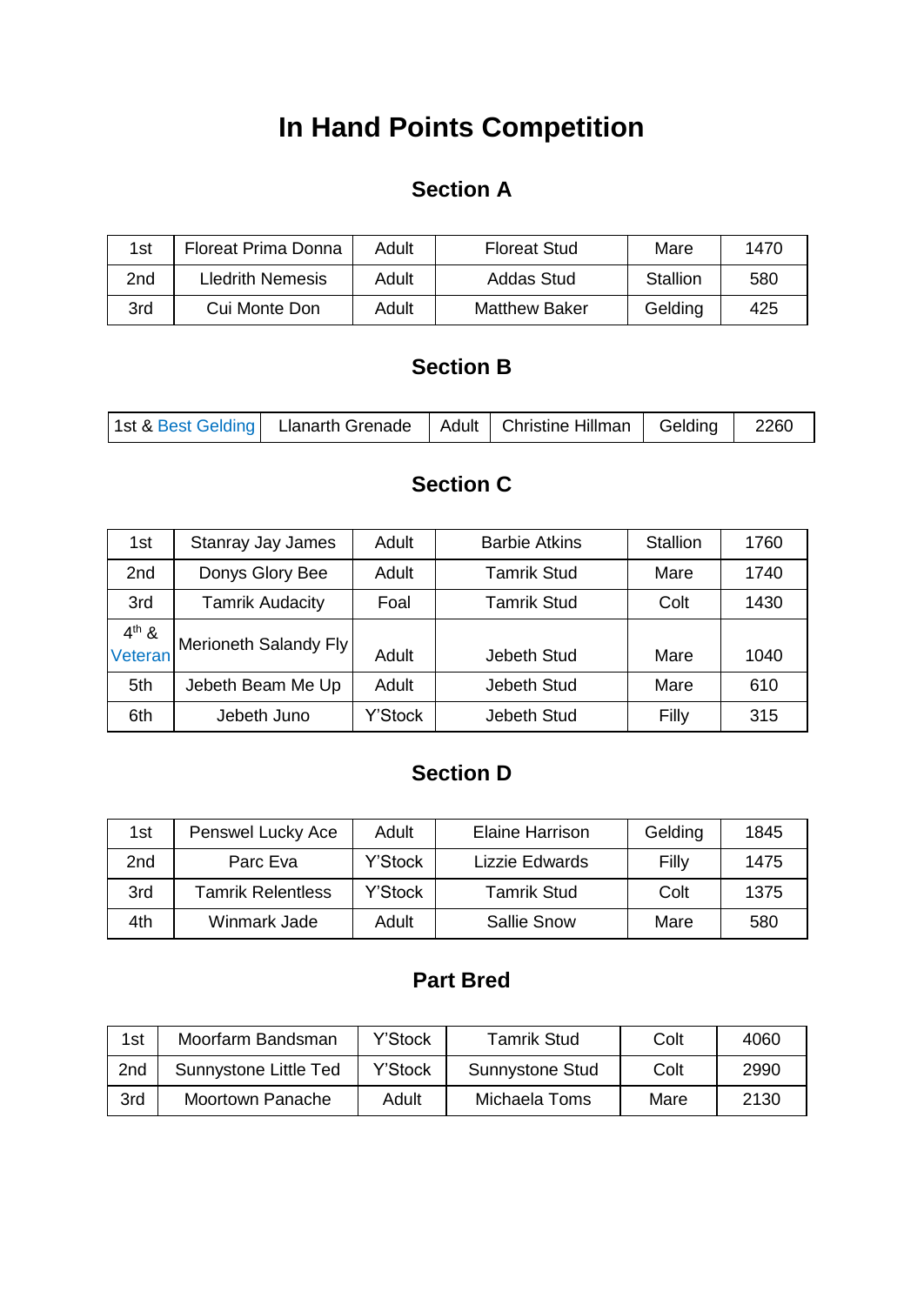#### **All Breeds**

| 1st             | <b>Hollydell Hearsay</b>           | Y'Stock | <b>Heather Linfield</b> | Filly   | 2880 |
|-----------------|------------------------------------|---------|-------------------------|---------|------|
| 2 <sub>nd</sub> | Ragnolds Dunlin                    | Y'Stock | <b>Emma Stares</b>      | Colt    | 1715 |
| 3rd             | <b>Gabriels Whimsical Sunstone</b> | Y'Stock | <b>Barbie Atkins</b>    | Colt    | 1710 |
| 4th             | <b>Blackwoodland Dunnock</b>       | Adult   | Julie Wood              | Gelding | 1370 |
| 5th             | Ragnolds Tuesdays Child            | Adult   | <b>Barbie Atkins</b>    | Mare    | 1205 |
| 6th             | Lakehead Mermaid                   | Adult   | <b>Clare Watson</b>     | Mare    | 805  |

### **Special Congratulations to our overall top 6…..**

Moorfarm Bandsman Sunnystone Little Ted Hollydell Hearsay Llanarth Grenade Moortown Panache Penswel Lucky Ace

### **Junior Handler of 2018**

*Winner to receive a trophy from Frasiers Stud and medals to 3<sup>rd</sup>* 

| 1st | Georgia Toms       | <b>Moortown Panache</b>      | 2130 |
|-----|--------------------|------------------------------|------|
| 2nd | Jessica Harrison   | Penswel Lucky Ace            | 1845 |
| 3rd | Faith Wood         | <b>Blackwoodland Dunnock</b> | 1370 |
| 4th | Isabella Baker     | Cui Monte Don                | 425  |
| 5th | <b>Harley Cole</b> | Ragnolds Tuesdays Child      | 105  |

**Foal of 2018:** Tamrik Audacity - 1430 points

**Youngstock In Hand Champion:** Moorfarm Bandsman – 4060 points

**Adult In Hand Champion:** Llanarth Grenade - 2450 points

**Best Members Stud:** The Tamrik Stud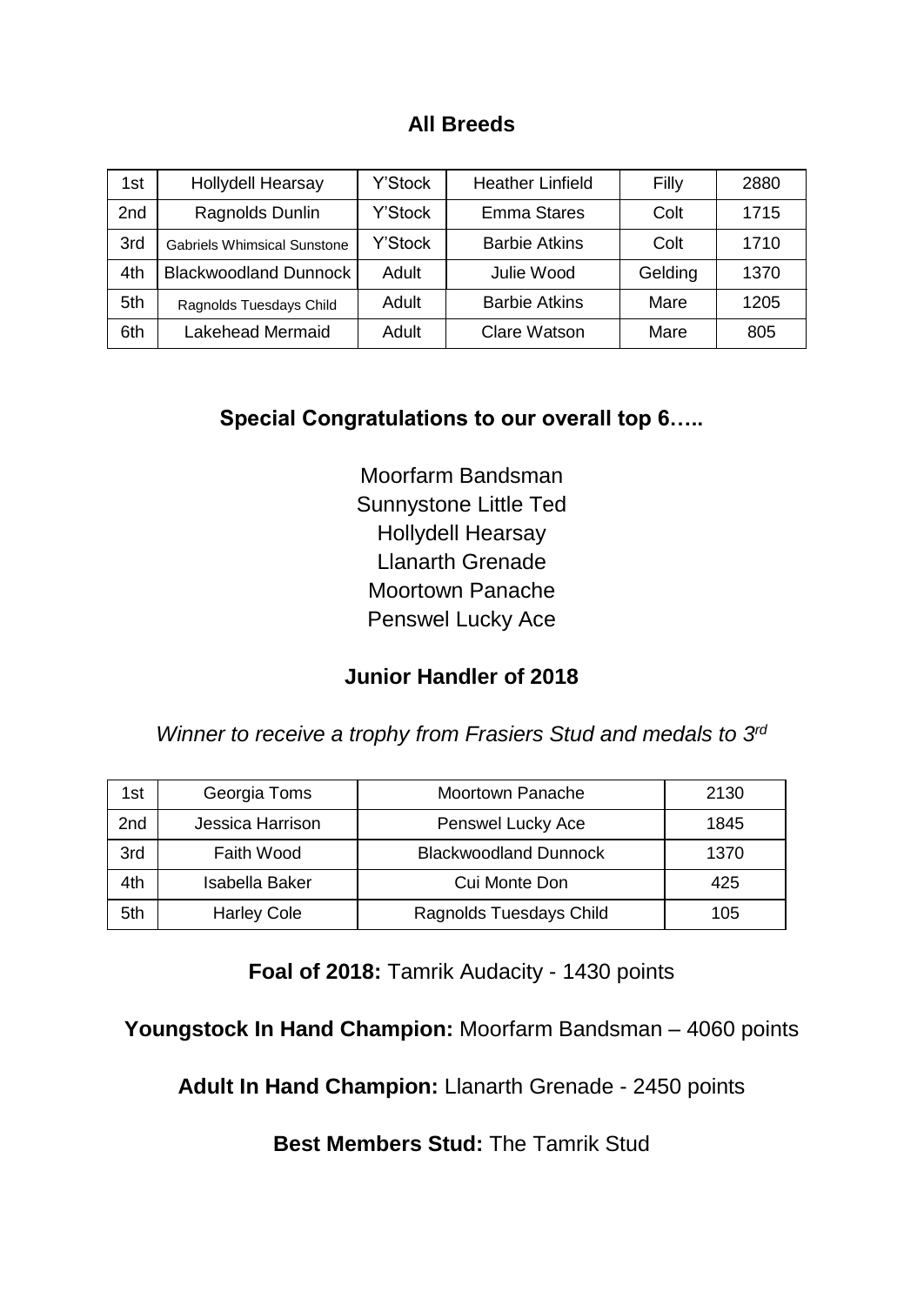## **Overall In Hand Supreme**

*To be presented with a Lemieux Heritage Saddle Pad and SCWPCA Trophy*

## **Moorfarm Bandsman**

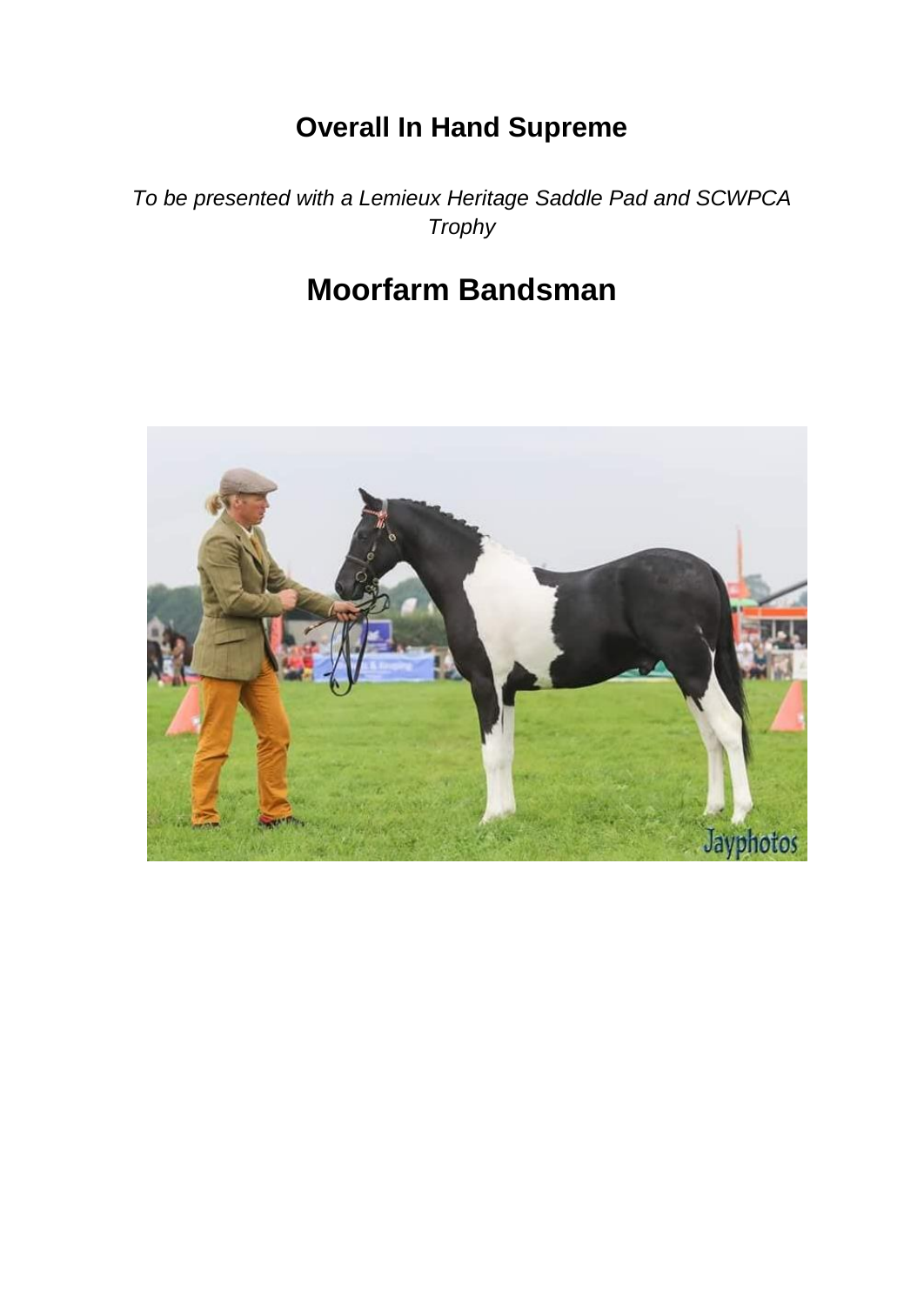## **Performance Points Competition**

#### **Section A**

| 1st             | Castlemead Fanfare       | Debbie Binns         | Annabel Binns           | Gelding         | 2945 |
|-----------------|--------------------------|----------------------|-------------------------|-----------------|------|
| 2 <sub>nd</sub> | <b>Lledrith Nemesis</b>  | Sue Kernan           | Various                 | <b>Stallion</b> | 2510 |
| 3rd             | <b>Floreat Quintessa</b> | Sarah Page           | Katherine McGrail       | Mare            | 2385 |
| 4th             | Wintersend Mimosa        | Hannah Caunt         | Maddie & Savannah Caunt | Mare            | 1555 |
| 5th             | Cui Monte Don            | <b>Matthew Baker</b> | Isabella Baker          | Gelding         | 1535 |
|                 | Rowfantina Royal         |                      |                         |                 |      |
| 6th             | Romance                  | <b>Barbie Atkins</b> | <b>Harley Cole</b>      | Mare            | 1490 |
| НC              | Rowfantina Mr Mole       | <b>Barbie Atkins</b> | <b>Harley Cole</b>      | Gelding         | 110  |

## **Section B**

| 1 c t<br>ا ت ا<br>$ -$ | - - - - - 1<br>.<br>лапе<br>-la'<br>. | .<br>.<br>nan<br>11111 | :hervl<br>''''<br>'iai<br>__ |  | 1110<br>27 I V |
|------------------------|---------------------------------------|------------------------|------------------------------|--|----------------|
|------------------------|---------------------------------------|------------------------|------------------------------|--|----------------|

## **Section C**

| 1st | Jebeth Beam Me Up         | Jean Smith     | Sam Watson     | Mare    | 4295 |
|-----|---------------------------|----------------|----------------|---------|------|
| 2nd | <b>Dycott Classy Rose</b> | Caroline Stagg | Caroline Stagg | Mare    | 3680 |
| 3rd | Bodwenarth Freeway        | Cassie James   | Cassie James   | Gelding | 1805 |

## **Section D**

| 1st & Best<br>Gelding | Stoatleytwo Red<br>Dragon | Jane Weller            | Jane Weller & Various    | Gelding         | 5310 |
|-----------------------|---------------------------|------------------------|--------------------------|-----------------|------|
| 2 <sub>nd</sub>       | Winmark Jade              | Sallie Snow            | Sallie Snow              | Mare            | 4020 |
|                       |                           |                        |                          |                 |      |
| 3rd                   | Maesacrofta Don Juan      | Natasha Ham            | Natasha Ham              | <b>Stallion</b> | 2600 |
| 4th                   | <b>Floreat Heartbeat</b>  | Sarah Page             | <b>Katherine McGrail</b> | Mare            | 2580 |
| 5th.                  | Vignoles Griff            | Laura O'Halloran       | Laura O'Halloran         | Gelding         | 2555 |
| 6th                   | Penswel Lucky Ace         | <b>Elaine Harrison</b> | Jessica Harrison         | Gelding         | 60   |

### **Part Bred**

| 1st | Andon Sebastian    | Lisa Williams       | <b>Emily Williams</b>          | Gelding | 1750 |
|-----|--------------------|---------------------|--------------------------------|---------|------|
| 2nd | Corson Dandy       | <b>Winmark Stud</b> | Chloe, Eleanor & Millie Ashley | Geldina | 1000 |
| 3rd | Winmark Tiger Lily | Winmark Stud        | Millie Ashley                  | Mare    | 830  |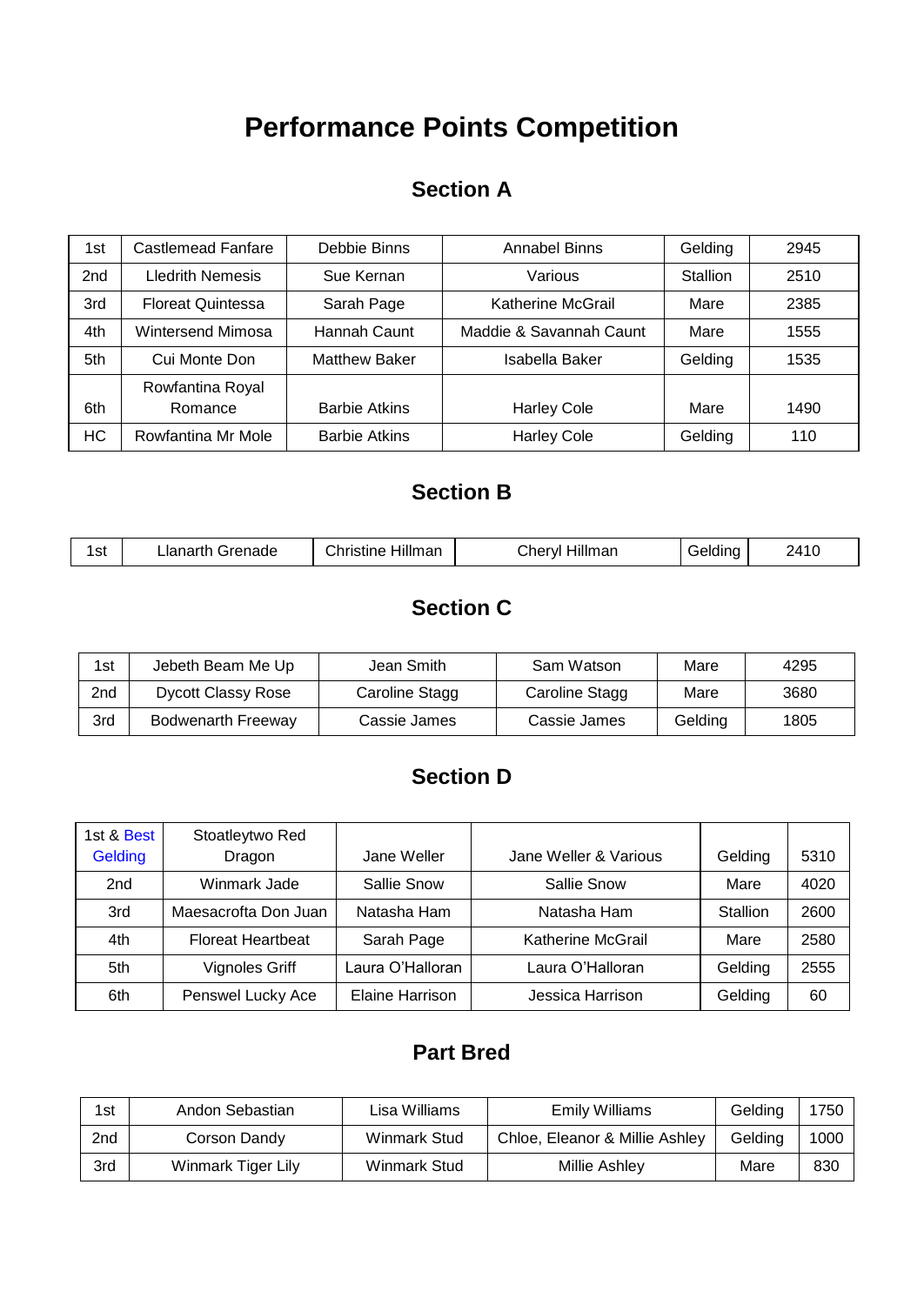#### **All Breed**

| 1st | <b>Sharptor Bellisma</b>  | Sunnystone Stud | Emilia Andrews | Shetland Mare     | 6710 |
|-----|---------------------------|-----------------|----------------|-------------------|------|
| 2nd | l Blackwoodland Dunnock I | Julie Wood      | Faith Wood     | Connemara Gelding | 4905 |
| 3rd | <b>Bellatastic</b>        | Hannah Caunt    | Maddie Caunt   | Dartmoor Mare     | 3175 |

#### **Special Congratulations to Our Overall Top Six…..**

Sharptor Bellisma Stoatleytwo Red Dragon Blackwoodland Dunnock Jebeth Beam Me Up Winmark Jade Dycott Classy Rose

### **Junior Rider of 2018**

#### *Winner to receive a trophy & medals to 3rd from Frasiers Stud*

| 1st              | Emilia Andrews          | <b>Sharptor Bellisma</b>           |      |
|------------------|-------------------------|------------------------------------|------|
| 2 <sub>nd</sub>  | Faith Wood              | <b>Blackwoodland Dunnock</b>       |      |
| 3rd              | <b>Maddie Caunt</b>     | Wintersend Mimosa & Bellatastic    |      |
| 4th              | <b>Annabel Binns</b>    | Castlemead Fanfare                 | 2945 |
| 5th              | <b>Emily Williams</b>   | Andon Sebastian                    | 1750 |
| 6th              | <b>Harley Cole</b>      | Rowfantina Mr Mole & Royal Romance | 1600 |
| 7th              | Isabella Baker          | Cui Monte Don                      | 1535 |
| 8th              | <b>Millie Ashley</b>    | Winmark Tiger Lily & Corson Dandy  | 960  |
| 9th              | <b>Leland Whitworth</b> | <b>Floreat Quintessa</b>           | 550  |
| 10 <sub>th</sub> | Savannah Caunt          | <b>Wintersend Mimose</b>           |      |
| <b>HC</b>        | Jessica Harrison        | <b>Penswel Lucky Ace</b>           |      |

### **Special Achievement Awards**

HOYS Qualified – Bodwenarth Freeway, Lledrith Nemesis, Blackwoodland Dunnock and Sharptor Bellisma